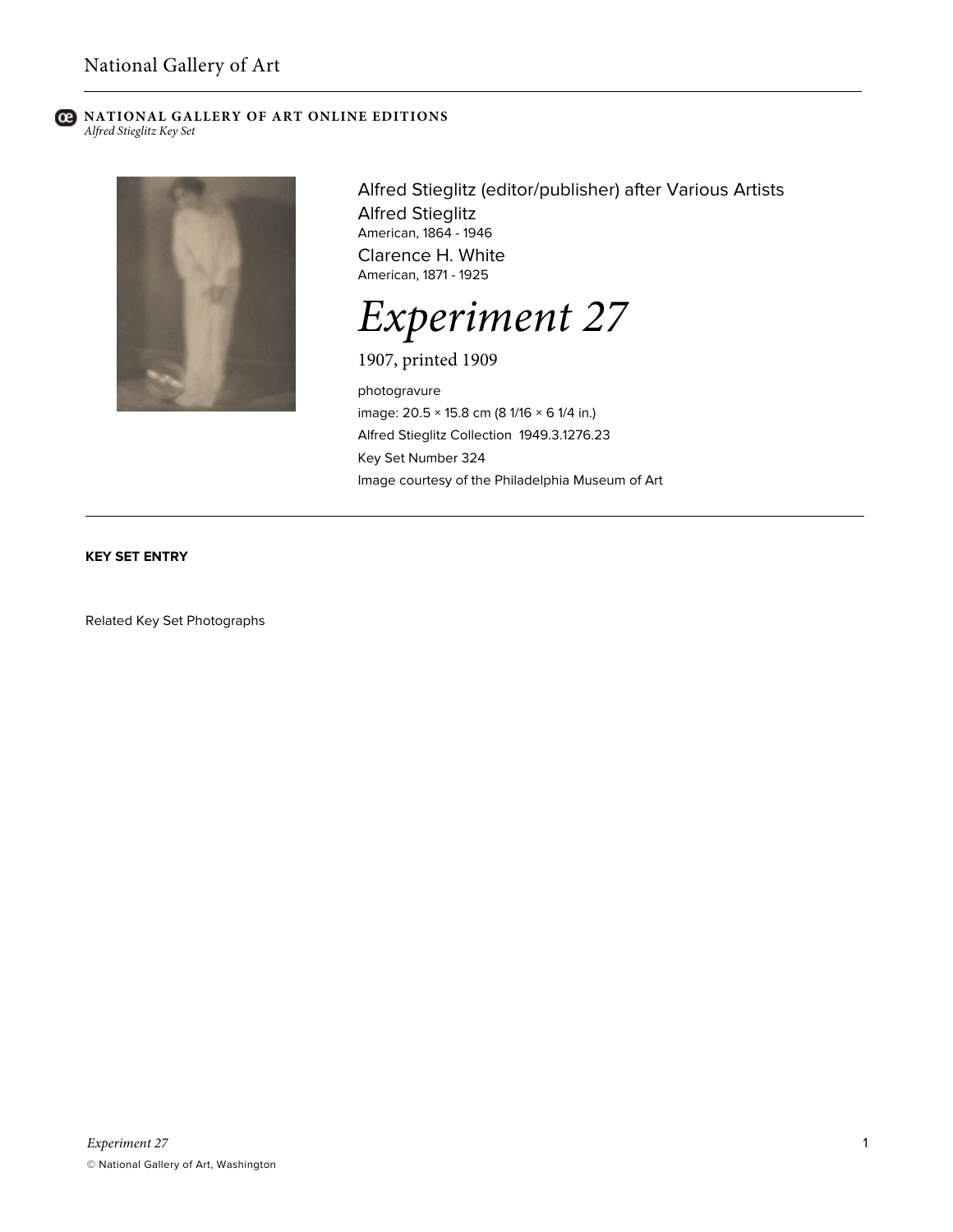# ല

**NATIONAL GALLERY OF ART ONLINE EDITIONS** *Alfred Stieglitz Key Set*



Alfred Stieglitz (editor/publisher) after Various Artists Alfred Stieglitz Clarence H. White *Experiment 28* 1907, printed 1909 photogravure Key Set Number 325



Alfred Stieglitz (editor/publisher) after Various Artists Alfred Stieglitz Clarence H. White *Miss Mabel C.* 1907, printed 1909 photogravure Key Set Number 326



Alfred Stieglitz (editor/publisher) after Various Artists Alfred Stieglitz Clarence H. White *Torso* 1907, printed 1909 photogravure Key Set Number 327

#### Remarks

In December 1907 Stieglitz and Clarence H. White collaborated on a series of portraits of Mabel Cramer and another woman identified only as Miss Thompson. Four of the sixteen images known were reproduced in *Camera Work* (see Weston Naef, *The Collection of Alfred Stieglitz*, New York, 1978, 490–493, nos. 561–580).

"A little over two years ago, Alfred Stieglitz and Clarence H. White, in consequence of various lively discussions with some painters about portrait painting and the impossibility of the camera to do certain things, began a series of experiments to demonstrate the pliability of straight photography as a medium for portraiture and figure work and so disprove the painters' contentions. These experiments were to serve at the same time as some technical tests of a certain brand of plates and a new lens. Although in the course of two weeks a series of sixty negatives was made, circumstances made it impossible to produce more than a few finished prints. It is hoped to complete the experiment in the near future. . . . The negative of the 'Torso,' it might be added, was made by gaslight" ("Our Illustrations," *Camera Work* 27 [July 1909], 47).